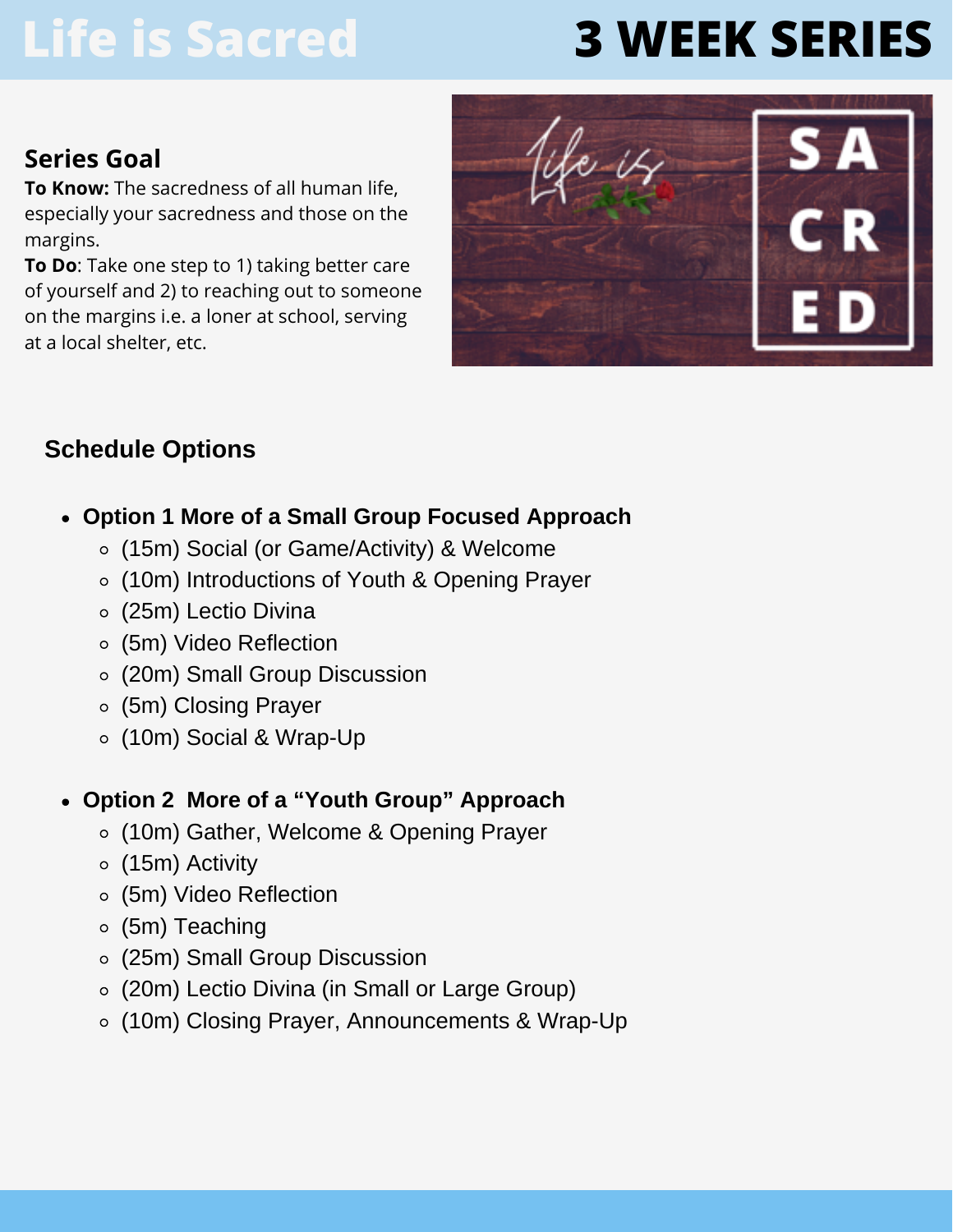

## **Night #1 - Every Sacred Life** Option 1: Small Group Approach

Goal: That youth can articulate why every persons' life is sacred from the moment of conception until natural death.

### **Key Points:**

- All human beings have dignity because we were created in the image and likeness of God.
- The Culture of Death wants to put limits on human dignity related to age, autonomy and abilities.
- True freedom is not the ability to do anything you want. It is grounded in the truth that comes from God.
- Relationship with Christ helps us to change our society into a Culture of Life.

### **References**:

- Genesis 1: 26-28
- $\bullet$  Isaiah 42: 1-4, 6-7
- $\bullet$  Psalm 139
- $\bullet$  |eremiah 1: 1-10
- Mark 1: 7-11
- CCC 1700 and 2258

(15m) **Social & Welcome** *Actual Run Time* (i.e. 7:00 - 7:15 p.m.) \_\_\_\_\_\_\_\_\_\_\_\_\_\_\_ Gather your young people into space. Set the environment with music, lightning, etc. Use the time to engage them in conversation - How are they doing?

### (10m) **Introductions of Youth & Opening Prayer** *Actual Run Time* \_\_\_\_\_\_\_\_\_\_\_\_\_\_\_\_\_\_\_

Begin with the leader(s) introducing themselves and have each youth introduce themselves: name, grade, school, and what did you want to be when you grow up?

*Invite a young person to lead an opening prayer.*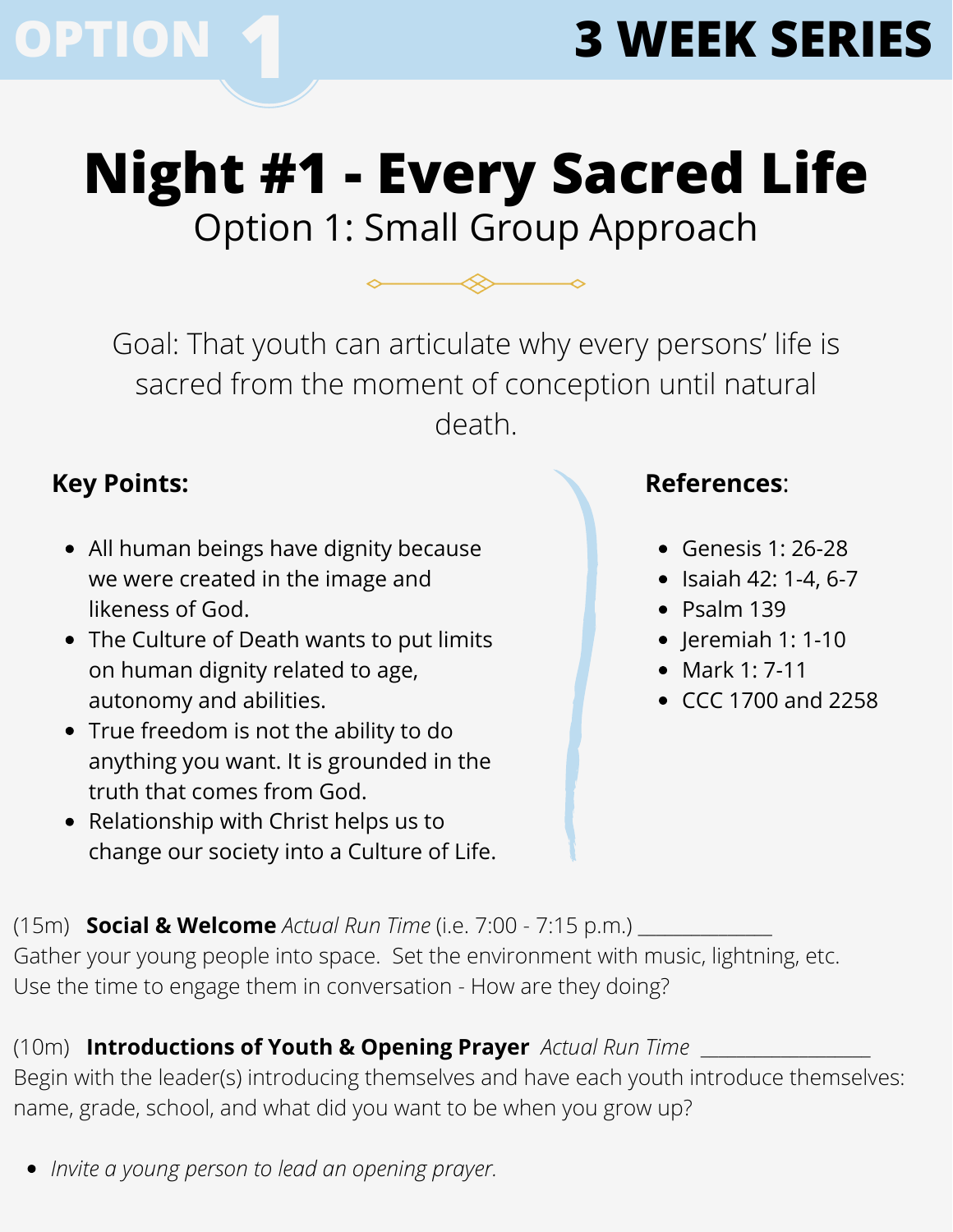

**Night #1 - Every Sacred Life** Option 1: Small Group Approach

#### (25m) **Lectio Divina** *Actual Run Time* \_\_\_\_\_\_\_\_\_\_\_\_\_\_\_\_\_\_\_

Have youth open their Bibles to Sunday's Gospel, Mark 1: 7-11. Select two youth to be readers. Give youth an overview of the process outlined below, then guide them through it.

- Before hearing the reading the first time, invite the youth to just hear the story. Let it wash over them. The Adult Leader reads the passage one time through. Ask youth if they have any questions about the reading? Something doesn't make sense, or they don't know a word, etc.
- Before hearing the passage a second time (from one of the youth readers), invite the youth to look for a word or two that strikes them from the reading. Have the youth read it a second time. Allow for a moment of silence for youth to reread on their own. Give them an opportunity to share the word that is sticking out to them.
- Have the second youth reader read the passage a third time. Afterward, instruct them to take a few minutes of silence to sit with that word asking the Lord, "Why this word? What does it mean for me?" Note: Journaling may be a helpful process for them.
- After 2-3 minutes, open time for sharing their prayer and what is striking them from the reading. If youth are having a hard time with this, you might offer the following questions for discussion:
	- Captivates: What catches your attention? What word, phrase, or image sticks out to you? Why?
	- Imagine: Is there a particular character in the story you connect with? Why?
	- Emotions: How does this passage make you feel? Does it offer comfort or peace? Uncertainty or fear? Why?
	- Reveals: What about this passage reveals to you who Jesus is or what He desires for you?
	- Challenged & Called: What about this passage challenges you? What is Jesus calling you to do? How can you apply this passage to your life?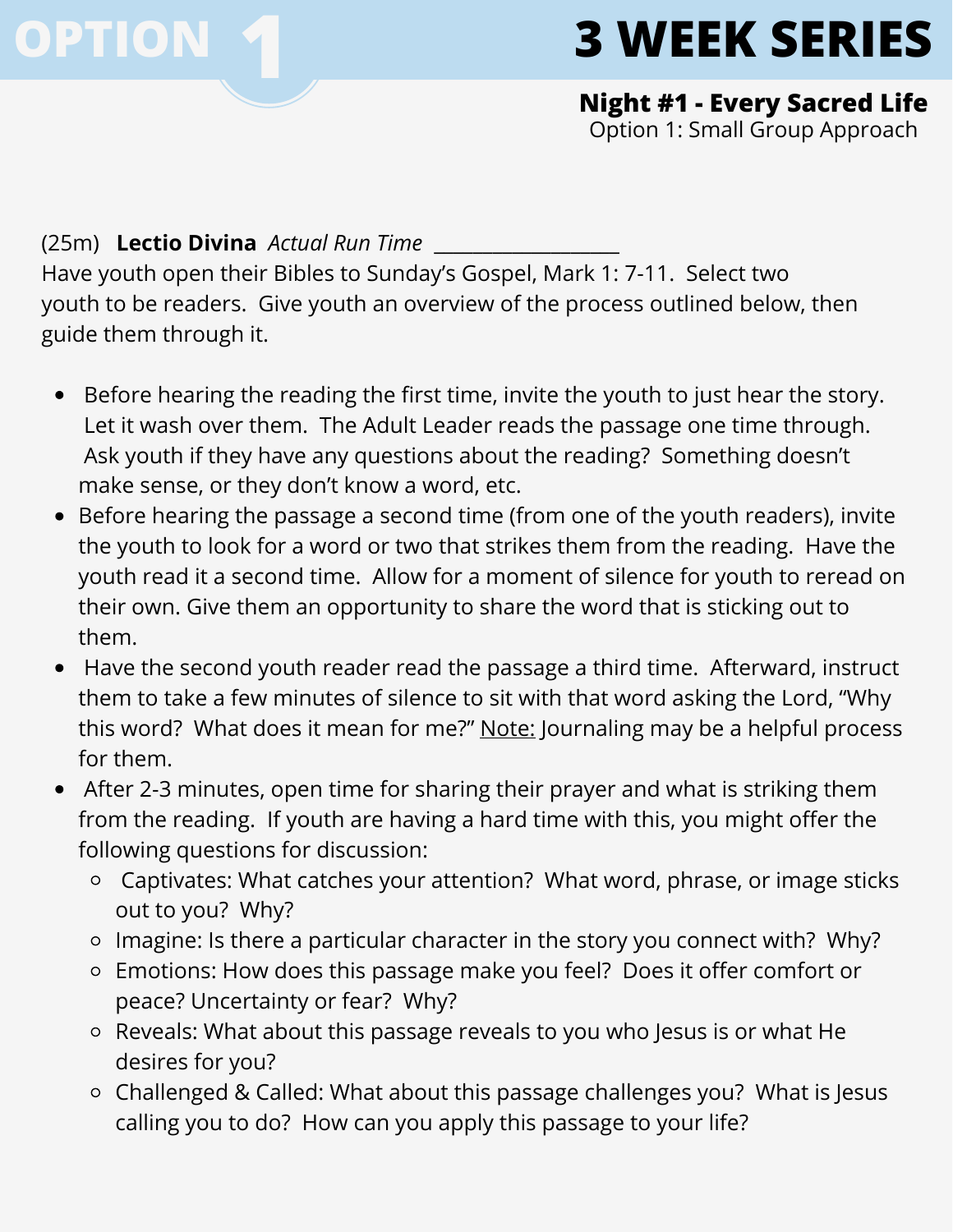

**Night #1 - Every Sacred Life**

Option 1: Small Group Approach

(5m) **Night #1 - Every Sacred Life** (Video Reflection) Actual Run Time \_\_\_\_\_\_\_\_\_\_\_\_\_\_ *Play tonight's brief video (or offer a talk in its place that emphasizes the content from the video) to set the theme connecting the reading and small group discussion.*

(20m) **Small Group Discussion** Actual Run Time \_\_\_\_\_\_\_\_\_\_\_\_\_\_\_\_\_\_\_ *Begin in prayer, then discuss the following:*

- Who do you think knows you the best? Do you trust that that person loves you? Why?
- Based on the talk/video, why do we know that God values us as human beings?
- This means we have a dignity above all other creatures from the moment of conception until natural death. How is this belief different from ways we as a society may treat some people? In what ways have you seen some people being given a different level of dignity by our world today? (You can talk about abortion, assisted suicide, the elderly, those with disabilities, racism)
- What are some ways or situations where you struggle recognizing the value and worth of some people, whether in a small or big way?
- How can your small group/church community/youth group support you in efforts to do better? How can you invite God to help you do better?
- Watch the second video of [Magalia](https://drive.google.com/file/d/1Xl9ClkPj5Xj4bwzfywZAmM-JnB0S2oGi/view) (2:45)
	- What reactions do you have watching this video?
	- What helped Magalia decide to keep her baby?
	- Do you think she is glad she decided to keep her baby?
	- How can we communicate to others the beauty of choosing life rather than abortion?

(5m) **Closing Prayer for Life & Dignity** Actual Run Time \_\_\_\_\_\_\_\_\_\_\_\_\_\_\_\_\_\_\_

Eternal God, creator and sustainer of life, bless us with the courage to defend all life from conception to natural death. Bless us with the strength to respect all peoples from east to west, from north to south, so that we may truly follow the call of Jesus to be neighbor. We ask this in the name of Jesus, who lives and reigns with you and the Holy Spirit. Amen.

(10m) **Social & Wrap-Up** Actual Run Time \_\_\_\_\_\_\_\_\_\_\_\_\_\_\_\_\_\_\_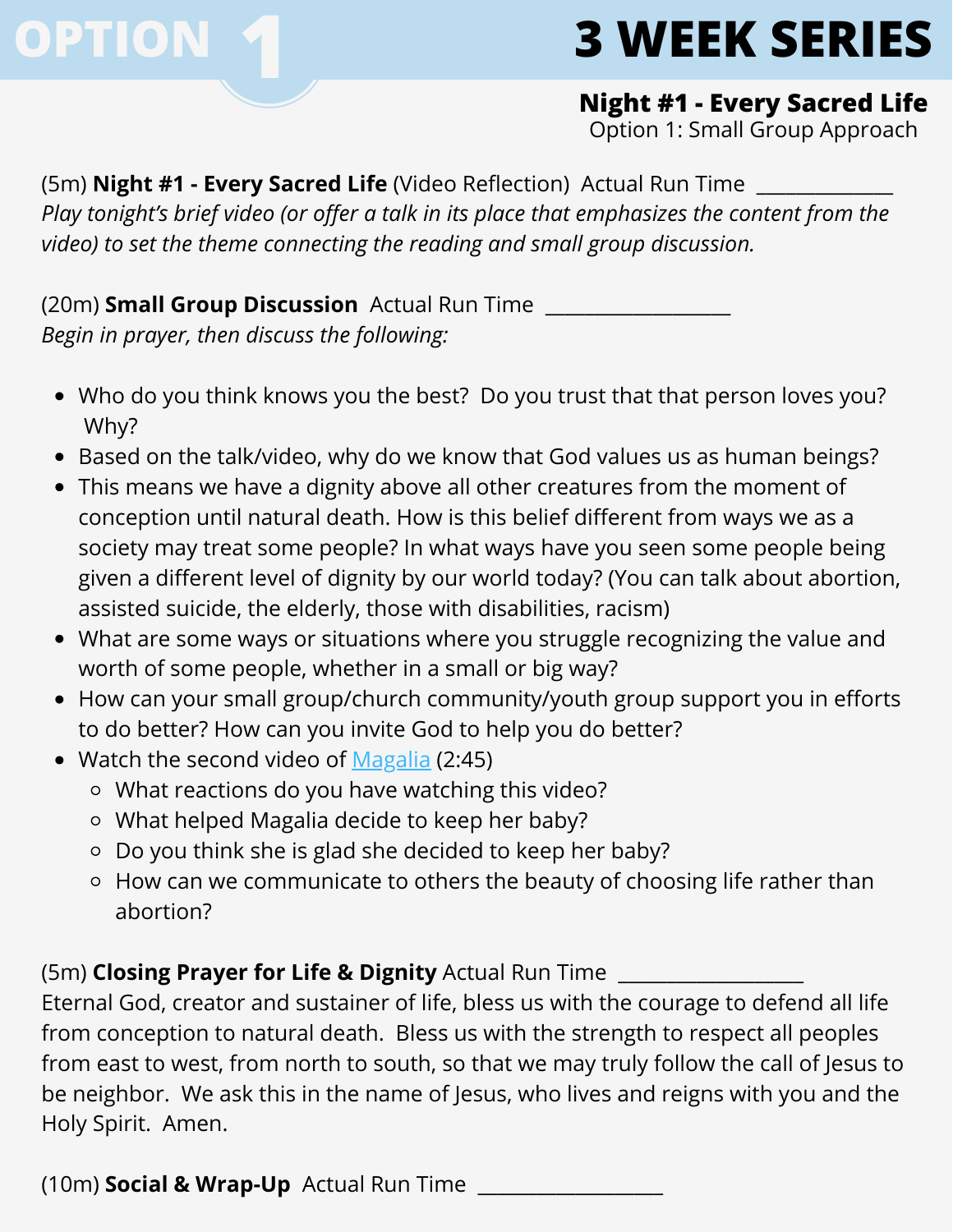

#### **Night #2 - Your Sacred Identity**

Option 1: Small Group Approach

#### (25m) **Lectio Divina** *Actual Run Time* \_\_\_\_\_\_\_\_\_\_\_\_\_\_\_\_\_\_\_

Have youth open their Bibles to Sunday's 2nd Reading, **1 Corinthians 6: 13c-15a, 17- 20**. Select two youth to be readers.

- Before hearing the reading the first time, invite the youth to just hear the story. Let it wash over them. The Adult Leader reads the passage one time through. Ask youth if they have any questions about the reading? Something doesn't make sense, or they don't know a word, etc.
- Before hearing the passage a second time (from one of the youth readers), invite the youth to look for a word or two that strikes them from the reading. Have the youth read it a second time. Allow for a moment of silence for youth to reread on their own. Give them an opportunity to share the word that is sticking out to them.
- Have the second youth reader read the passage a third time. Afterward, instruct them to take a few minutes of silence to sit with that word asking the Lord, "Why this word? What does it mean for me?" Note: Journaling may be a helpful process for them.
- After 2-3 minutes, open time for sharing their prayer and what is striking them from the reading. If youth are having a hard time with this, you might offer the following questions for discussion:
	- Captivates: What catches your attention? What word, phrase, or image sticks out to you? Why?
	- Imagine: Is there a particular character in the story you connect with? Why?
	- Emotions: How does this passage make you feel? Does it offer comfort or peace? Uncertainty or fear? Why?
	- Reveals: What about this passage reveals to you who Jesus is or what He desires for you?
	- Challenged & Called: What about this passage challenges you? What is Jesus calling you to do? How can you apply this passage to your life?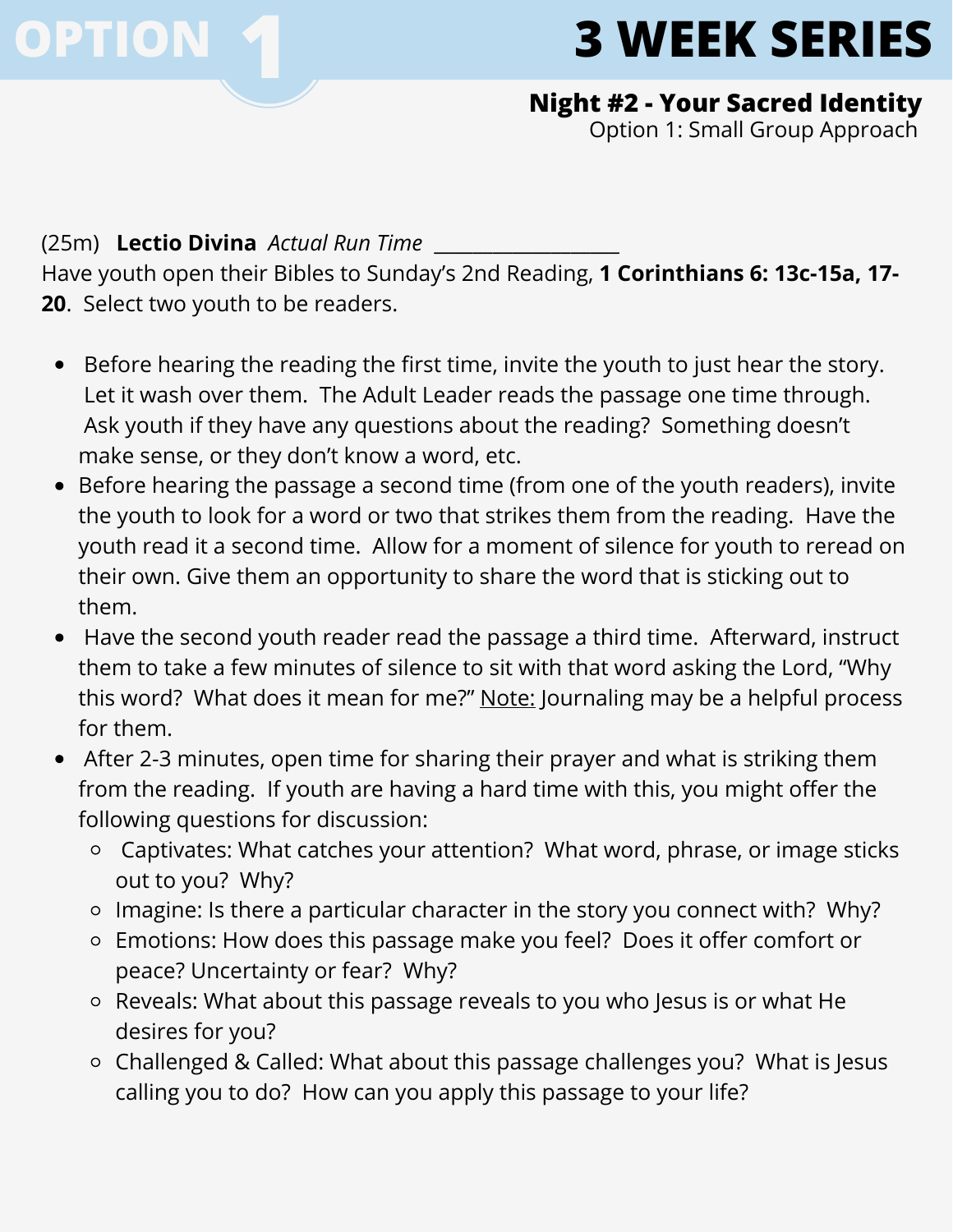

### **Night #2 - Your Sacred Identity**

Option 1: Small Group Approach

(5m) **Night #2 - Your Sacred Identity** (Video Reflection) Actual Run Time \_\_\_\_\_\_\_\_\_\_\_\_\_\_\_\_\_ Play tonight's brief video (or offer a talk in its place that emphasizes the content from the video) to *set the theme connecting the reading and small group discussion.*

(20m) **Small Group Discussion** Actual Run Time \_\_\_\_\_\_\_\_\_\_\_\_\_\_\_\_\_\_\_ *Begin in prayer, then discuss the following:*

- What struck you from the video? Why?
- Where does society tell us that our worth and our identity come from?
- Are there any ways to combat these lies and falling into these traps?
- What part of your identity is important and easy for you to embrace? (i.e. I am a girl, I am a boy, I am from Italian descent)
- Which key point from tonight (about you and your identity) is the hardest for you to believe? Why?
	- Your life is sacred and valuable. You are unique and unrepeatable.
	- Through your Baptism, your identity has been firmly established as a Beloved Son or Daughter of the Father; no one and nothing, not even sin, can take that away from you.
	- Jesus came for YOU, that you might have an abundant life (John 10:10).
- Is there a part of your identity that you have denied or altered in order to win the approval of others? (i.e. your faith, friendships, family)
- What thing(s) are keeping you from living the abundant life Jesus wants for you? Where is Jesus inviting you to take a step toward healing or getting help?
- How do you think Jesus sees you?
- How does understanding your own sacred identity help you to see the sacredness of every human life?
- Post-It Note Challenge: Each day this week write an affirmation to yourself on a post-it note before you go to bed and place it in your bathroom mirror. At the end of the week, your mirror should be filled with affirmations.

#### (5m) **Closing Prayer for Life & Dignity** Actual Run Time \_\_\_\_\_\_\_\_\_\_\_\_\_\_\_\_\_\_\_

Eternal God, creator and sustainer of life, bless us with the courage to defend all life from conception to natural death. Bless us with the strength to respect all peoples from east to west, from north to south, so that we may truly follow the call of Jesus to be neighbor. We ask this in the name of Jesus, who lives and reigns with you and the Holy Spirit. Amen.

(10m) **Social & Wrap-Up** Actual Run Time \_\_\_\_\_\_\_\_\_\_\_\_\_\_\_\_\_\_\_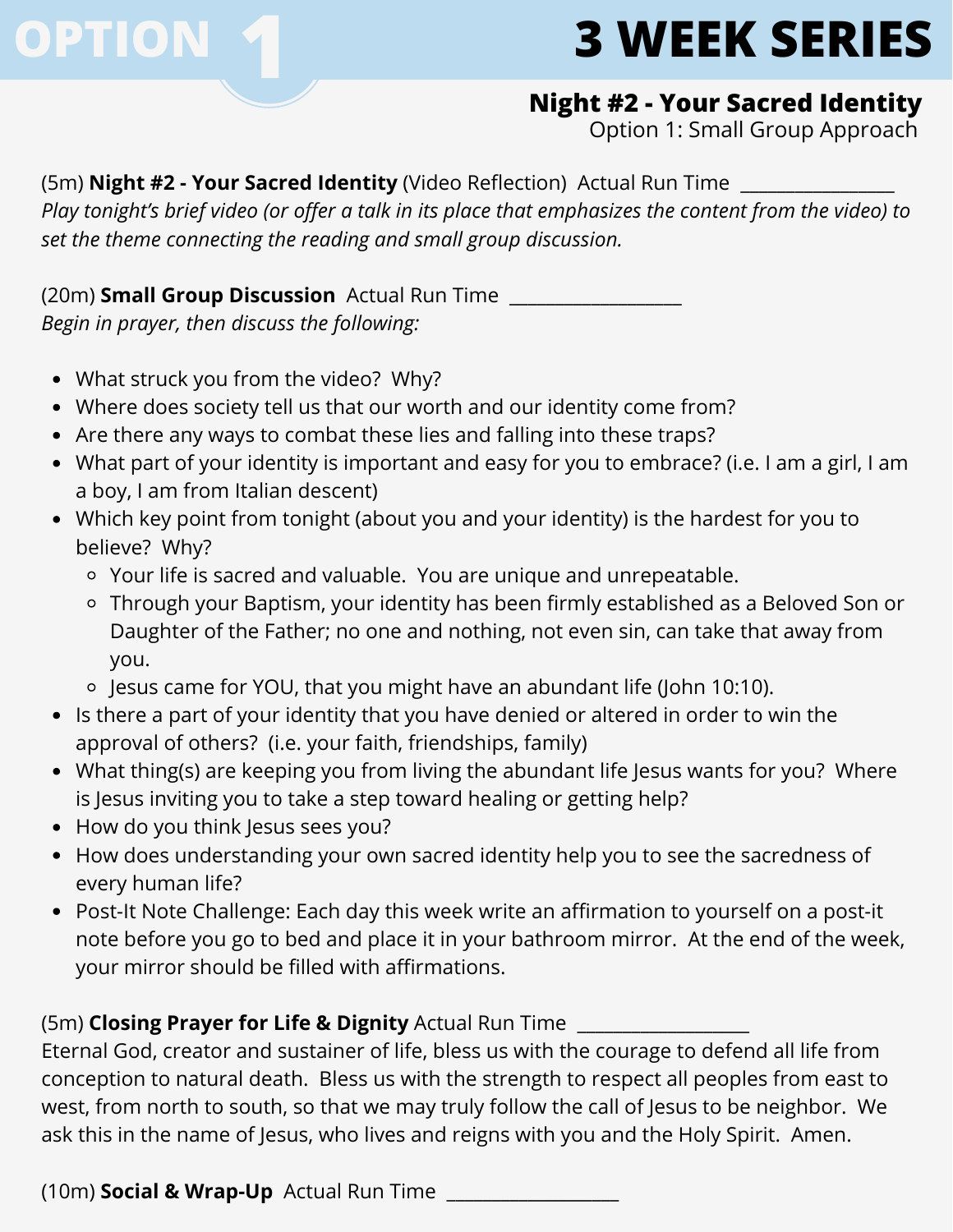

## **Night #3 - Sacred Margins** Option 1: Small Group Approach

Goal: That youth can see the sacred in the faces of the marginalized and can begin reaching out to someone marginalized in their community.

## **Key Points:**

- God calls the most unlikely people to do his will. God equips those he calls.
- As part of the Body of Christ, we are called to work together with ALL of our brothers and sisters to build the kingdom of God here on earth.
- It is our responsibility as disciples to help the marginalized feel the love of God and answer their call as part of the Body of Christ.

### **References**:

- Mark 1: 14-20
- $\bullet$  Exodus 4
- $\bullet$  1 Samuel 16-17
- Acts 9: 1-31
- Luke 1: 26-38
- Luke 22: 54-62
- 2 Corinthians 9: 8
- 1 Corinthians 1: 26-31
- 1 Corinthians 12: 12-26
- CCC 782 791
- Fratelli Tutti 18

(15m) **Social & Welcome** *Actual Run Time* (i.e. 7:00 - 7:15 p.m.) \_\_\_\_\_\_\_\_\_\_\_\_\_\_\_ Gather your young people into space. Set the environment with music, lightning, etc. Use the time to engage them in conversation - How are they doing?

## (10m) **Introductions of Youth & Opening Prayer** *Actual Run Time* \_\_\_\_\_\_\_\_\_\_\_\_\_\_\_\_\_\_\_

Begin with the leader(s) introducing themselves and have each youth introduce themselves: name, grade, school, and what did you want to be when you grow up?

*Invite a young person to lead an opening prayer.*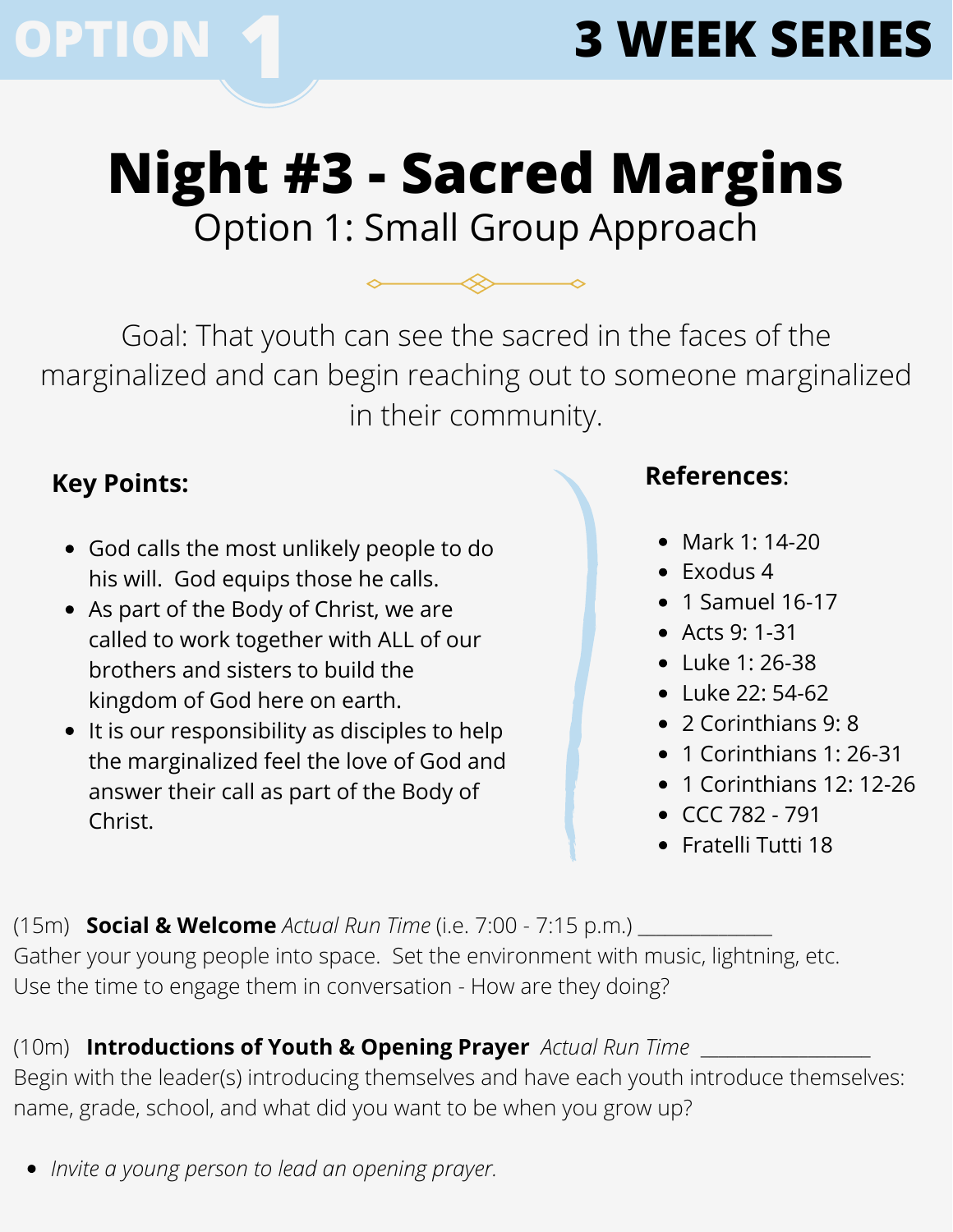

**Night #3 - Sacred Margins** Option 1: Small Group Approach

(25m) **Lectio Divina** *Actual Run Time* \_\_\_\_\_\_\_\_\_\_\_\_\_\_\_\_\_\_\_

Have youth open their Bibles to Sunday's Gospel, Mark 1: 7-11. Select two youth to be readers. Give youth an overview of the process outlined below, then guide them through it.

- Before hearing the reading the first time, invite the youth to just hear the story. Let it wash over them. The Adult Leader reads the passage one time through. Ask youth if they have any questions about the reading? Something doesn't make sense, or they don't know a word, etc.
- Before hearing the passage a second time (from one of the youth readers), invite the youth to look for a word or two that strikes them from the reading. Have the youth read it a second time. Allow for a moment of silence for youth to reread on their own. Give them an opportunity to share the word that is sticking out to them.
- Have the second youth reader read the passage a third time. Afterward, instruct them to take a few minutes of silence to sit with that word asking the Lord, "Why this word? What does it mean for me?" Note: Journaling may be a helpful process for them.
- After 2-3 minutes, open time for sharing their prayer and what is striking them from the reading. If youth are having a hard time with this, you might offer the following questions for discussion:
	- Captivates: What catches your attention? What word, phrase, or image sticks out to you? Why?
	- Imagine: Is there a particular character in the story you connect with? Why?
	- Emotions: How does this passage make you feel? Does it offer comfort or peace? Uncertainty or fear? Why?
	- Reveals: What about this passage reveals to you who Jesus is or what He desires for you?
	- Challenged & Called: What about this passage challenges you? What is Jesus calling you to do? How can you apply this passage to your life?